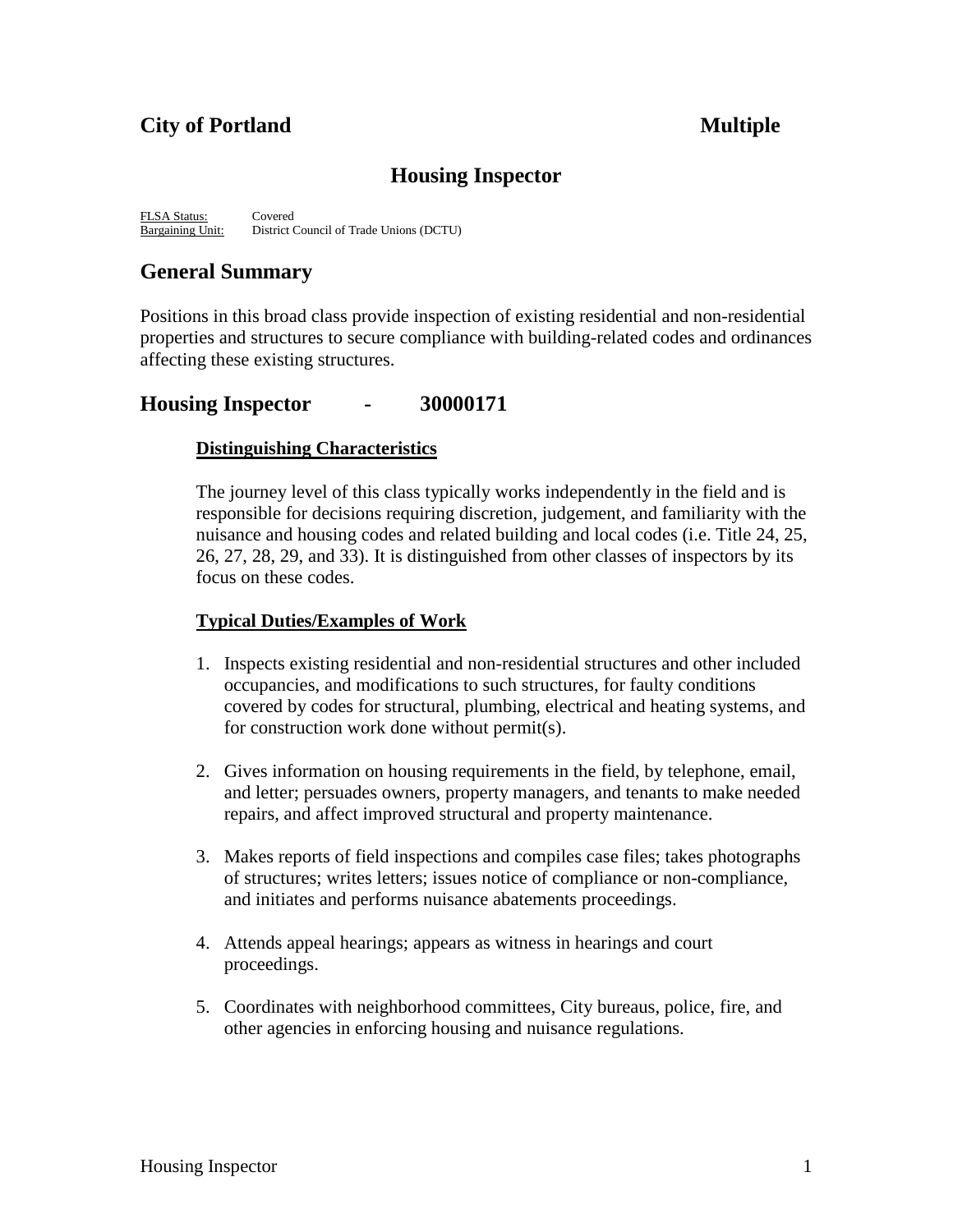- 6. Represents the bureau and division at public meetings and hearings related to the housing and nuisance code program to impart technical and procedural information.
- 7. Researches records and gathers information related to subject structures and properties.
- 8. Directs or refers the public as appropriate in reference to other building related and/or code problems; for assistance in achieving compliance.
- 9. Performs inspections to detect the existence of violations to the Nuisance Code; posts notices and warnings; determines appropriate remedies, and works with owners and occupants to achieve compliance.
- 10. Assists in field training of other inspectors.
- 11. Performs related duties as assigned.

### **Required Knowledge, Skills and Abilities**

Knowledge of: construction methods, practices, terminology, building systems and components used in the construction, rehabilitation and repair of residential structures

Ability to: use computer and related software; exercise tact and diplomacy with a variety of others

Skill in: communicating effectively with people who are angry, hostile and/or confused; organizing and scheduling daily work activities; computing areas and volumes

#### **Special Requirements**

Valid State driver's license. Within one year of appointment, employee must possess one of these Oregon Residential Inspector certifications: Structural, Electrical, or Plumbing, or must meet the Oregon certification requirements to perform residential mechanical inspections.

#### **Classification History:**

Adopted: 2-03-99:

Class created as a result of DCTU Classification and Compensation Study 1998-99. This class is composed of the following classes:

> 2135 Housing Inspector Adopted 08-16-77 Revised 02-24-89 (Formerly titled Housing Inspector I), 01-05-90 Revised 02-09-94 (Updated format and all sections)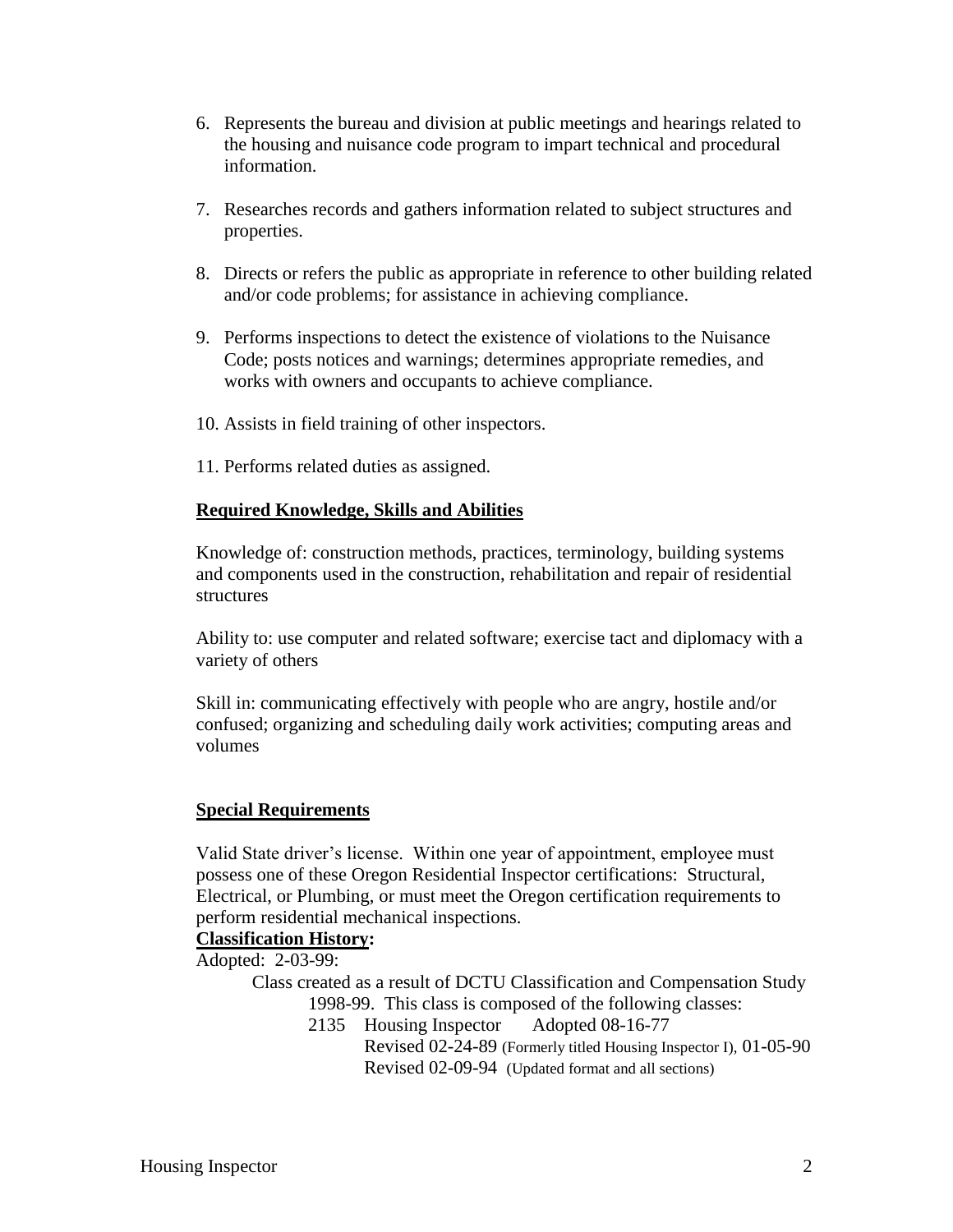June 2009 - Change Job Class number from 2135 to 30000171, due to system change. Revised: Feb 2017 – Updated class spec and certification requirements

# **Housing Inspector, Senior - 30000172**

#### **Distinguishing Characteristics**

The senior journey level of the class typically serves as lead worker or administers a specific program related to housing and nuisance issues. It differs from the Housing Inspector by its responsibility for training of new inspectors and leading a team of Housing Inspectors, including assigning work, monitoring results for quality and consistency, and providing advice and assistance in the solution of complex or unusual violation cases or by its responsibility for administering a specific complex program.

#### **Typical Duties/Examples of Work**

- 1. Plans and assigns activities of a team of Housing Inspectors in the enforcement of the City's Housing and Nuisance Codes.
- 2. Develops training programs for Housing and Nuisance Codes.
- 3. Performs quality control inspections in the field to ensure consistency of enforcement.
- 4. Advises Housing Inspectors in the solution of complex or unusual inspections.
- 5. Administers a specific program related to housing and nuisance issues.
- 6. Oversees the preparation and presentation of code violation cases and represents the City before the Code Hearings Officer.
- 7. Prepares legal documents for routine legal actions, such as search warrants and nuisance abatement court orders.
- 8. Identifies problems with the code enforcement process by performing regular field inspections.
- 9. Attends appeal hearings; appears as a witness in court proceedings.
- 10. Performs related duties as assigned.